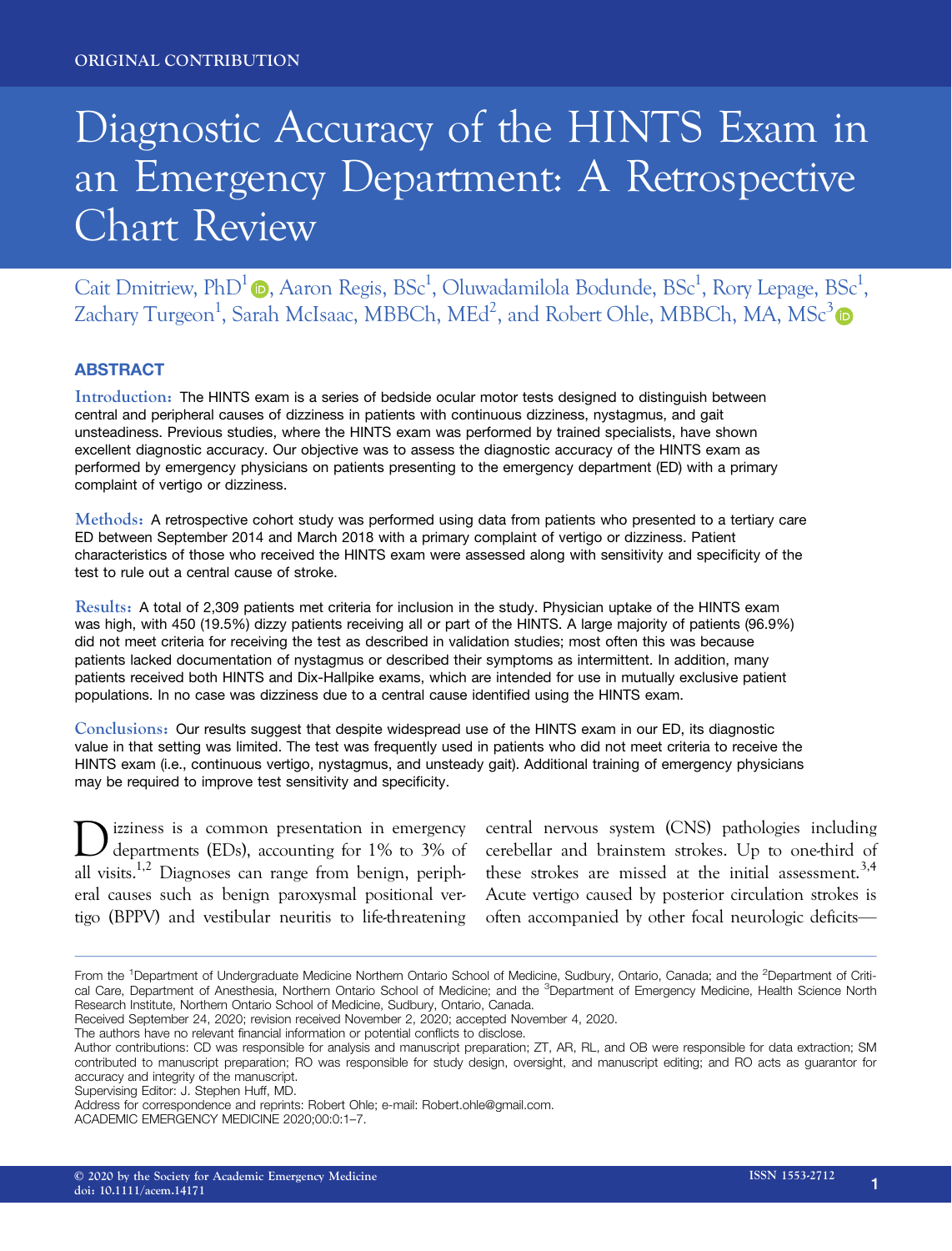but not always, making it difficult to distinguish from peripheral causes of continuous dizziness such as vestibular neuritis.<sup>3,5</sup>

The HINTS exam (Head Impulse, Nystagmus, Test of Skew) is a series of three bedside ocular motor tests that can be used to differentiate central from peripheral causes of dizziness in patients with symptoms consistent with acute vestibular syndrome (AVS). It has been proposed as a useful tool in EDs to improve diagnostic accuracy for patients with isolated dizziness. <sup>6</sup> However, most validation studies to date have studied the diagnostic accuracy of HINTS as performed by neurologists or otolaryngologists in high stroke prevalence populations.<sup>7</sup> What we do not know is whether the HINTS exam has similarly high sensitivity when performed by emergency physicians in the ED setting, where the prevalence of central causes of dizziness is much lower and where training in the use of the examination may be less consistent or intensive.

# **METHODS**

## Study Objective

Our objective was to assess the frequency of use of the HINTS exam, the characteristics of patients in whom it is applied, and the sensitivity and specificity of the test to detect a central cause for dizziness as it is used by emergency room physicians.

## Study Setting and Criteria

A retrospective medical records review was performed for all patients presenting to a tertiary care ED in Ontario, Canada ,between September 2014 and March 2018 who received a triage diagnosis of dizziness, vertigo, light-headedness, and/or unsteadiness. Patients were excluded from the study if they left without being seen, had dizziness > 14 days, recent trauma, a Glasgow Coma Scale score of less than 15, or hypotension (sBP < 90) or reported syncope/loss of consciousness (Figure 1). Physicians received no special training on the HINTS exam prior to the study period.

# Data Acquisition

Data were extracted by five trained reviewers according to guidelines put forward by Jansen et al.<sup>8</sup> Parameters were extracted and compiled according to the criteria outlined in the Data Supplement S1 (available as supporting information in the online version of this paper, which is available at [http://onlinelibrary.wiley.c](http://onlinelibrary.wiley.com/doi/10.1111/acem.14171/full) [om/doi/10.1111/acem.14171/full](http://onlinelibrary.wiley.com/doi/10.1111/acem.14171/full)). These included features of the presenting illness, associated symptoms, physical exam findings, and imaging orders. The independent variables that were collected were generated by systematic review of the literature and expert opinion. Data were extracted from multiple sources including ED records, consultant notes, and the Institute of Clinical Evaluation Sciences (ICES) database. A subset of 20 charts was coded by all investigators to establish inter-rater reliability, and kappa was calculated with the data extraction form considered as a single variable, such that if any variable on the form varied between reviewers it was counted as a disagreement.

#### Outcomes of Interest

The primary outcome measure was the diagnostic accuracy of the HINTS exam, that is, the number of patients who had a central HINTS exam and who were diagnosed with a CNS cause for their dizziness. CNS causes of dizziness included stroke, transient ischemic attack (TIA), brain tumor, or multiple sclerosis (MS). Diagnoses were confirmed by computed tomography (CT), magnetic resonance imaging (MRI), neurology consult, or diagnostic codes within ICES.

Our secondary outcomes were: 1) the number of dizzy patients that had symptoms consistent with AVS and who appropriately received a HINTS exam; 2) the proportion of HINTS exams that were performed on dizzy patients who were not appropriate candidates to receive the HINTS exam; and 3) the number of patients presenting with dizziness who received both the HINTS exam and the Dix-Hallpike test for BPPV, which tests intended for use in nonoverlapping patient populations.

# Criteria to Receive HINTS Exam

The HINTS exam is only applicable in patients presenting with AVS, which has been defined in validation studies of the HINTS exam as acute-onset, continuous vertigo associated with gait unsteadiness, nausea and/or vomiting, and spontaneous or gazeevoked nystagmus.5,9 It is not applicable in patients with episodic, positionally evoked vertigo, as is typical of BPPV, a common cause of vertigo.<sup>10</sup> Specific inclusion and exclusion criteria vary somewhat among validation studies of the HINTS exam; we follow those used by Kerber et al.<sup>11</sup> These are continuous dizziness ongoing at the time of presentation to the ED, nystagmus, and gait unsteadiness. Given the constraints of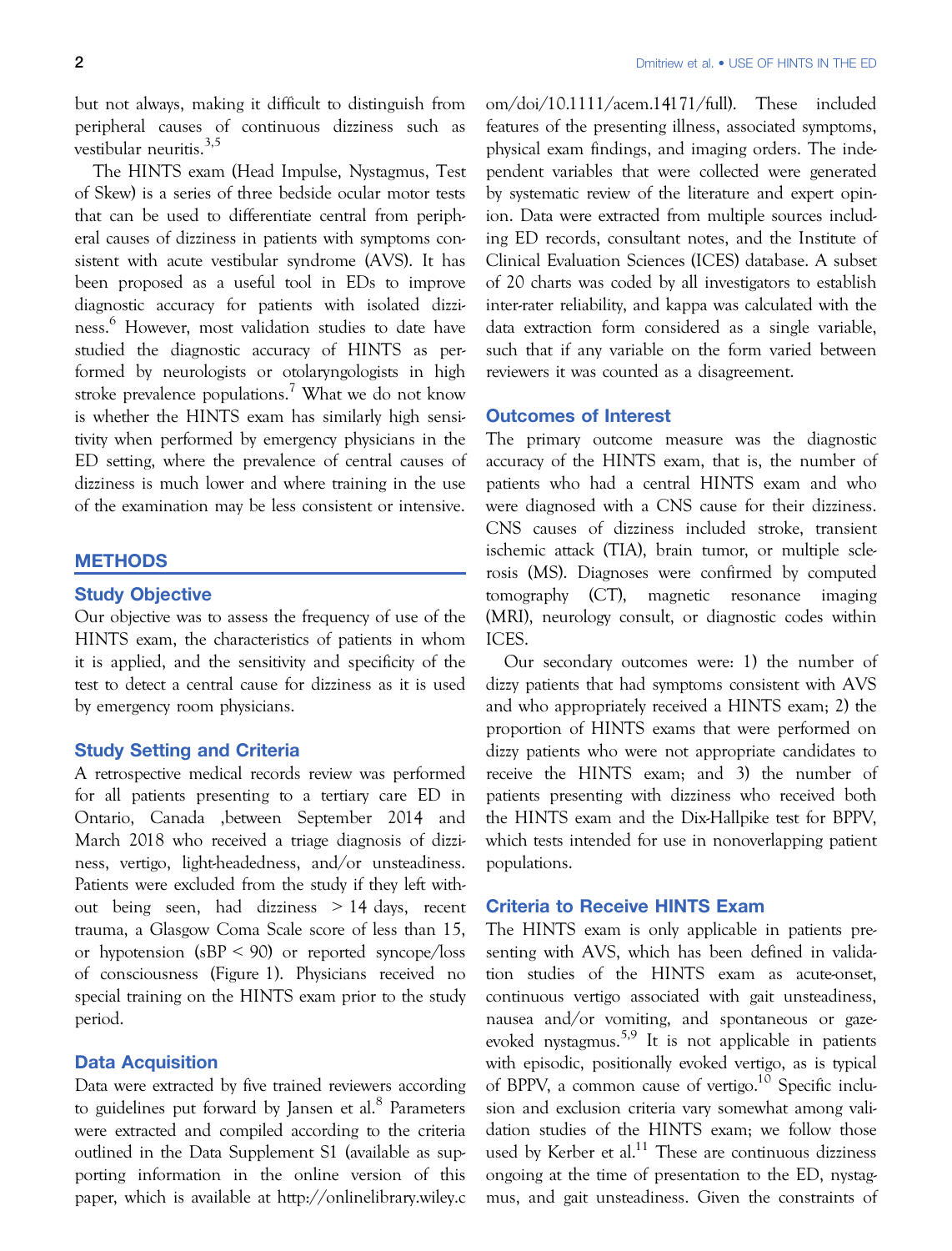

Figure 1. Flow diagram of study inclusion and HINTS exam testing. Exclusions: patients were excluded from the study if they left without being seen or had dizziness > 14 days, recent trauma, a Glasgow Coma Scale score of less than 15, hypotension (sBP < 90), or reported syncope/loss of consciousness. Central cause = number of patients diagnosed with a central cause for dizziness. HINTS central = number of patients with HINTS exam findings consistent with a central cause of dizziness (see main text). AVS = acute vestibular syndrome.

the retrospective chart review, symptoms of AVS were approximated from patient records as follows:

- 1. Nystagmus and unsteady gait: documentation of both signs was required to meet AVS criteria. If either sign was not explicitly documented, the patient was considered to be inappropriate candidate for the HINTS exam.
- 2. Symptom timing: patients were considered to be appropriate candidates for the HINTS exam unless documented characteristics of dizziness were clearly inconsistent with AVS—that is, symptoms had resolved by the time they were seen by the emergency physician or symptoms were described as "intermittent." When no documentation was provided regarding symptom timing, it was assumed that the dizziness was continuous and ongoing at the time of examination. The analysis was repeated using only those patients for whom dizziness was documented explicitly as being continuous and ongoing, to assess for differences in test sensitivity or specificity resulting from the use of stricter criteria.
- 3. Focal neurologic deficits: Patients with documented focal neurologic deficits consistent with a central cause of vertigo (diplopia, dysarthria,

dysphagia, dysmetria or truncal ataxia, or sensory or physical deficits noted on physical exam) were retained; HINTS validation studies are mixed in this regard, although the presence of obvious neurologic deficits may obviate the need for a HINTS exam. $4,11$ 

## Interpreting the Results of the HINTS Exam

The HINTS exam was considered to be central (positive) when one or more components of the exam were consistent with a central cause for dizziness:<sup>4</sup>

- Head impulse test: corrective saccade absent;
- Nystagmus: direction-changing;
- Test of skew: vertical deviation followed by correction on cover–uncover test.

HINTS was considered to be peripheral (negative) when all three of the exam components were consistent with a peripheral cause: that is, a corrective saccade was noted on head impulse test, nystagmus was unidirectional, and vertical skew was absent.

#### Data Analysis

Data analysis was primarily descriptive. Sensitivity and specificity were calculated using the Clopper-Pearson exact method in R (4.0.0).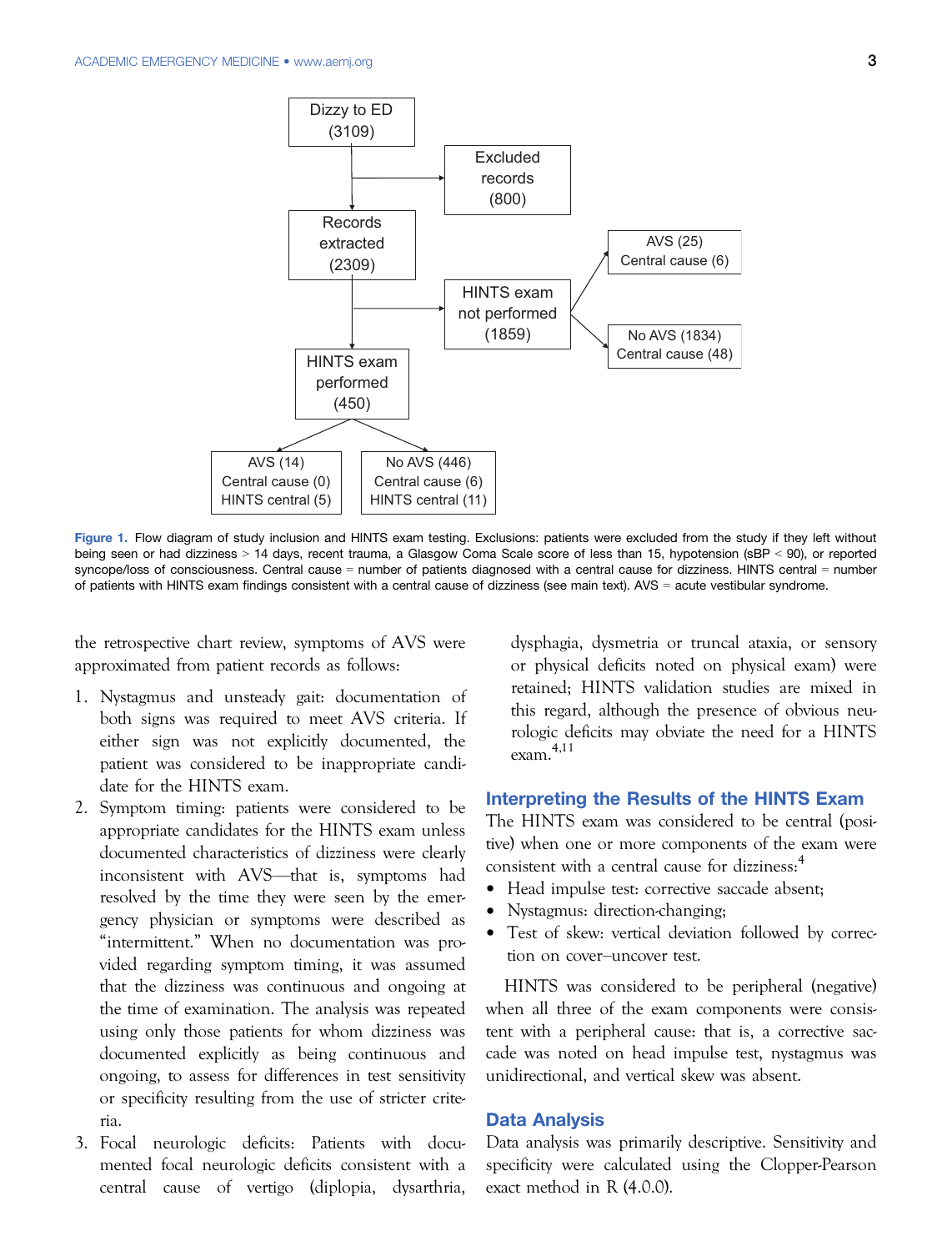# Institutional Review Board Approval

The Health Sciences North Research Ethics board approved this research.

#### RESULTS

A total of 3,109 patients presented to the ED with a complaint of dizziness, vertigo, unsteadiness, and/or light-headedness between September 2014 and March 2018, of whom 2309 met inclusion criteria (Figure 1). For data extraction, the kappa score for inter-rater reliability was 0.91 (95% confidence interval [CI] = 0.87 to 0.93).

Of the 2,309 total patients presenting to the ED with dizziness, 39 (1.7%) had documentation of signs and symptoms consistent with AVS (ongoing, continuous dizziness accompanied by both nystagmus and unsteady gait) and so were candidates to receive a HINTS exam. Of these, 14 (36%) received one. Six (15.4%) AVS patients were ultimately diagnosed with stroke or other central cause for dizziness, although none of these patients were among those who received the HINTS exam (Figure 1).

A total of 450 (19.5%) included patients received a HINTS exam in the ED; the remainder of the results section focuses solely on these patients. The majority of patients assessed with the HINTS exam had documentation of all three components (78%). The most common component was the assessment for direction changing nystagmus (96%) followed by test of skew (94%) and the head impulse test (86%). A total of 37 patients had one or more additional neurologic deficits, and the most common ED discharge diagnoses were dizziness, vertigo, or light-headedness not otherwise specified (Table 1).

# Use of the HINTS Exam

The HINTS exam was used on patients with symptoms consistent with AVS in 14 of 450 HINTS exams (3.1% of the time). The remaining 436 patients had one or more characteristics inconsistent with AVS as defined in prior validation studies. Most often, they lacked documentation of nystagmus or ataxia, or their symptoms were documented as being intermittent (Table 2).

Notably, of all patients receiving a HINTS exam, 220 (49%) were documented as also having received a Dix-Hallpike test, which is used to diagnose BPPV in patients with brief  $\leq 2$  minutes), intermittent episodes of vertigo triggered by a change in head position relative to gravity. $12$ 

| a. |  |  |
|----|--|--|
|    |  |  |

Characteristics of Patients Assessed With HINTS Exam

|                                                           | n(%)         |  |  |
|-----------------------------------------------------------|--------------|--|--|
| Total                                                     | 450          |  |  |
| Age (years), mean (±SD)                                   | 57.4 (±18.7) |  |  |
| Male                                                      | 198 (44)     |  |  |
| Description of presenting symptom(s)                      |              |  |  |
| Vertigo                                                   | 277 (62.6)   |  |  |
| <b>Dizzy</b>                                              | 401 (89.1)   |  |  |
| Lightheaded                                               | 159 (35.3)   |  |  |
| Unsteady                                                  | 91 (20.2)    |  |  |
| Associated signs                                          |              |  |  |
| Nystagmus                                                 | 78 (17.3)    |  |  |
| Unsteady gait                                             | 92 (20.4)    |  |  |
| Motor deficit                                             | 4(0.9)       |  |  |
| Sensory deficit                                           | 3(0.7)       |  |  |
| Dysmetria                                                 | 8(1.8)       |  |  |
| Dysphagia                                                 | 1(0.0)       |  |  |
| Dysarthria                                                | 7(1.6)       |  |  |
| Diplopia                                                  | 19 (4.2)     |  |  |
| Truncal ataxia                                            | 1(0.0)       |  |  |
| ED discharge diagnosis                                    |              |  |  |
| Dizzy, lightheaded, or vertigo<br>not otherwise specified | 132 (29.3)   |  |  |
| Peripheral vertigo not otherwise specified                | 141 (31.3)   |  |  |
| Benign paroxysmal positional vertigo                      | 74 (16.4)    |  |  |
| Meniere's disease                                         | 3(0.1)       |  |  |
| Vestibular neuritis or labyrinthitis                      | 8(1.8)       |  |  |
| <b>Stroke</b>                                             | 4(0.9)       |  |  |
| Transient ischemic attack                                 | 1(0.0)       |  |  |
| Multiple sclerosis                                        | 1(0.0)       |  |  |
| Other                                                     | 86 (19.1)    |  |  |
| Imaging ordered                                           |              |  |  |
| <b>MRI</b>                                                | 26 (5.8)     |  |  |
| СT                                                        | 148 (32.9)   |  |  |
| <b>CTA</b>                                                | 16 (3.6)     |  |  |

HINTS = Head Impulse, Nystagmus, Test of Skew; MRI = magnetic resonance imaging.

#### Table 2

Application of HINTS Exam in Patients Presenting With Dizziness

|                                       | Not Appropriate<br>for HINTS, $n$ $(\%)$ | Appropriate<br>for HINTS, $n$ (%) |  |  |
|---------------------------------------|------------------------------------------|-----------------------------------|--|--|
| Total                                 | 436 (96.9)                               | 14(3.1)                           |  |  |
| Characteristics of vertigo/dizziness* |                                          |                                   |  |  |
| Dizziness resolved                    | 87                                       |                                   |  |  |
| Intermittent dizziness                | 200                                      |                                   |  |  |
| Associated signs                      |                                          |                                   |  |  |
| No documented<br>unsteady gait        | 358                                      |                                   |  |  |
| No documented<br>nystagmus            | 372                                      |                                   |  |  |

\*If duration of dizziness was not documented, it was assumed to be continuous.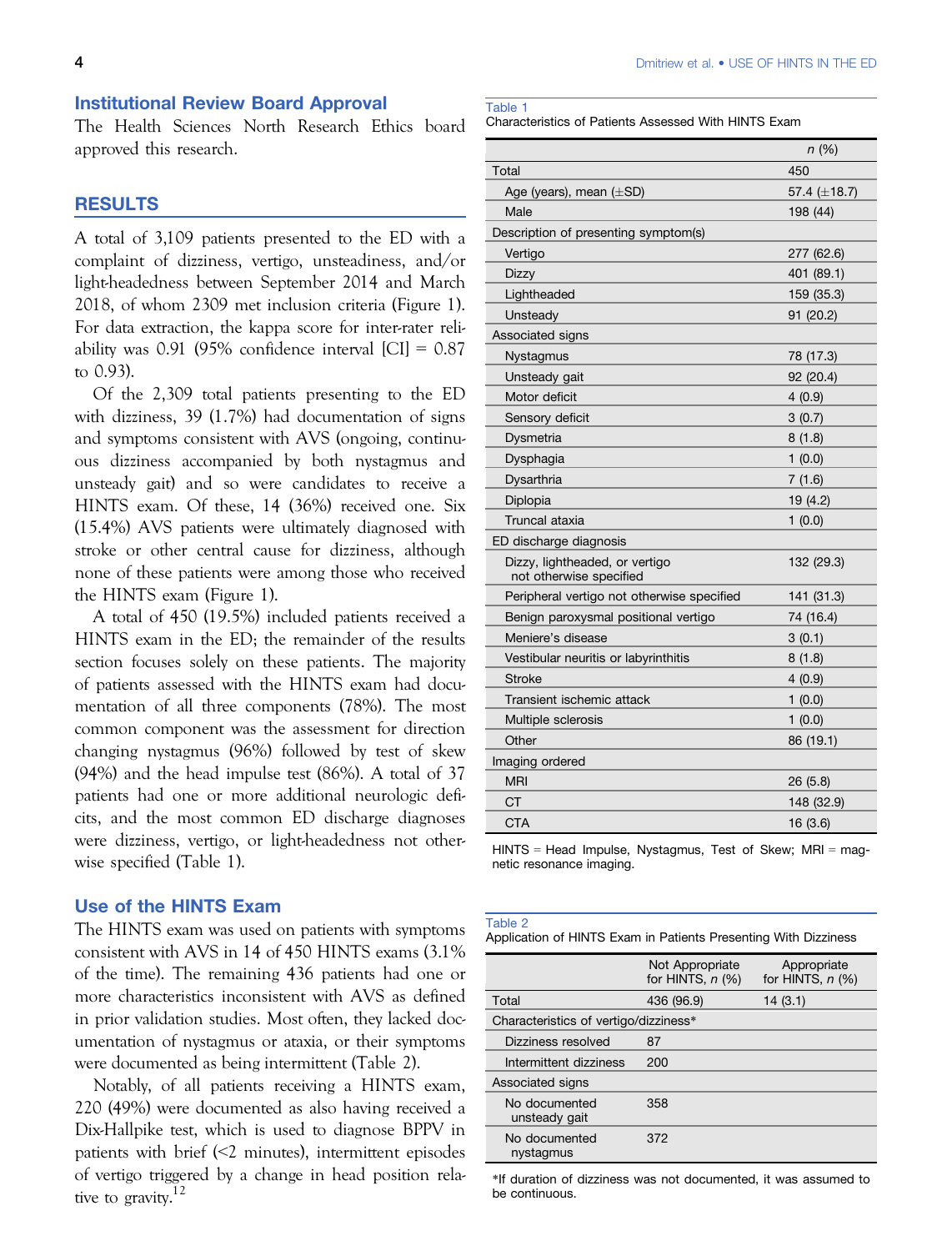# Sensitivity and Specificity of the HINTS Exam

Of all patients assessed with the HINTS, 16 patients (3.6%) were found to have one or more components of the exam consistent with a central cause of dizziness (Figure 1). However, none of these patients were ultimately diagnosed with one (specificity  $0.95$  [95% CI = 0.94 to 0.98]). Among those patients deemed to be appropriate candidates for the HINTS, five patients had a false-positive, HINTS-central result (specificity 0.64 [95% CI = 0.35 to 0.87]).

None of the patients who were assessed with HINTS and who were ultimately diagnosed with a central cause of dizziness had a HINTS central result. Six patients (1.3%) were found to have a central cause for their dizziness (stroke [4], TIA [1], and MS [1]), yet none had documentation of signs and symptoms consistent with AVS. Four of these patients had intermittent dizziness, and three had no nystagmus documented. Therefore, the sensitivity of the HINTS exam could not be determined for this population.

A total of 175 patients had no documentation regarding the duration of dizziness. When the data were analyzed using only those patients for whom dizziness was explicitly documented as continuous, only six of 450 patients met criteria for having AVS. However, specificity was not improved by using these strict criteria (specificity = 0.67, 95% CI = 0.22 to 0.97).

# **DISCUSSION**

Our retrospective chart review revealed that uptake of the HINTS exam by emergency physicians at our facility is quite high, with 19.5% of dizzy patients having been assessed with the HINTS exam. Despite the relatively high test utilization, the majority of patients with AVS did not receive one. Instead, few patients who were assessed with the HINTS appeared to be appropriate candidates for this exam. The HINTS exam is designed to distinguish between central and peripheral causes for AVS, which is defined as acute-onset, continuous vertigo or dizziness accompanied by nystagmus and gait unsteadiness and has been validated only for patients meeting these criteria.<sup>4,9,11</sup> In our study, only 3.1% of HINTS patients had documentation consistent with AVS, suggesting that the test is frequently performed on patients who are not appropriate candidates to receive it.

Validation studies have demonstrated test sensitivity and specificity to identify posterior circulation stroke in AVS patients approaching 100%.<sup>4</sup> The exam may even outperform MRI when conducted within 48 hours of symptom onset. An accurate bedside exam may therefore reduce unnecessary imaging by ruling out a central cause of dizziness in this patient population, leading to calls for increased use of the HINTS exam by ED physicians.9,17,18 Indeed, test utilization appears to be relatively high and increasing; a previous study at a different Ontario tertiary care center showed that 7.1% of dizzy patients received the HINTS exam between 2010 and 2014 and that test use increased over the study period.<sup>19</sup>

The results of our study suggest that while the exam is frequently used in the ED, it is not always used appropriately, and there appears to be a need for additional education regarding the characteristics of patients in whom it is validated for use. Test sensitivity and specificity appear to be dependent on the level of experience and training of clinicians, and less experienced clinicians are more likely to miss subtle positive HITs.<sup>11,20,21</sup> HINTS validation studies have to date relied on ocular motor examinations conducted by neurologists or neuroophthalmologists.<sup>7</sup> To our knowledge, no previous study has examined the sensitivity and specificity of HINTS as conducted by ED physicians, although Vanni et al.<sup>22</sup> describe high sensitivity and specificity among ED physicians who received additional training to perform a group of similar bedside ocular motor tests. As no standardized HINTS training was provided prior to the study period, the type and duration of training in the HINTS exam at our facility is likely to vary substantially between clinicians depending on many factors such as level of experience and educational background.

Using the HINTS exam on patients who do not meet criteria for AVS may lead to harms. In particular, the interpretation of the HIT depends on whether AVS is present or absent. In patients who meet AVS criteria, the absence of a corrective saccade is worrisome and raises suspicion for a posterior circulation stroke. Conversely, a corrective saccade is reassuring in these patients because it is diagnostic of vestibular neuritis, a common benign cause of AVS. In patients who do not meet AVS criteria, the absence of a corrective saccade is the normal, expected result and thus has no diagnostic utility to rule in or rule out stroke. When conducted in inappropriate patients, this normal pattern could be erroneously interpreted as being a sinister finding and trigger additional, unnecessary investigation. It should be further noted that positive findings on the other two components of the HINTS exam (nystagmus and test of skew) are worrisome regardless of whether the patient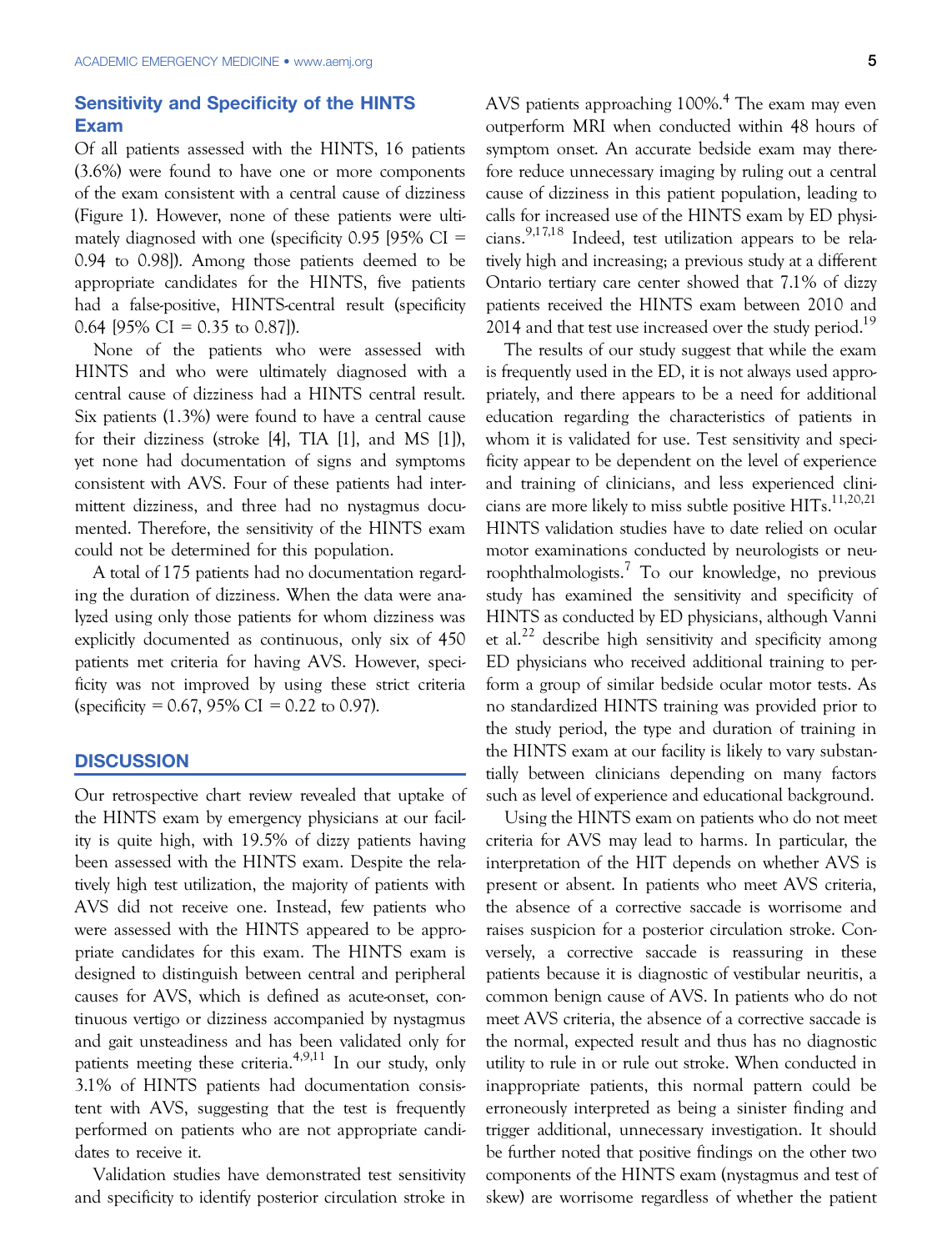meets AVS criteria or not, as are other obvious ocular motor abnormalities such as spontaneous vertical nystagmus or gaze palsy.4

Interestingly, we found relatively few false-positive tests despite the many hundreds of patients without AVS who received the HINTS exam. There are two possible explanations. First, some patients may in fact have been appropriate candidates despite documentation suggesting otherwise: for example, nystagmus or gait unsteadiness may have been present but were not documented. Alternatively, the lack of HINTS exams documented as "central" may reflect the challenge of clearly documenting the results.<sup>13</sup> For example, if a patient was found to have no corrective saccade on HIT, but was ultimately diagnosed as having BPPV, the HIT may have been documented as being "peripheral," although in the context of the HINTS exam it would have correctly been documented as "central."

Notably, many patients received both the HINTS and Dix-Hallpike tests, which are designed for use in mutually exclusive patient populations: those with continuous, spontaneous vertigo and those with brief episodes of vertigo triggered by changes in head position relative to gravity, respectively. This finding, in conjunction with the finding that the majority of HINTS exams appear to be conducted in patients who do not meet criteria for AVS, suggests that physicians are uncertain which patients are appropriate candidates for HINTS. It also underscores the challenge of obtaining accurate descriptions of the timing and triggers of vertigo, because many patients with BPPV may endorse continuous dizziness because they feel unwell between discrete episodes of vertigo. This has been recognized as an important pitfall in determining which patients are candidates for each exam.<sup>14</sup>

The prevalence of AVS among patients presenting to the ED with dizziness is unknown, although it has been estimated as being between 10% and 20%.<sup>15</sup> Thus, it is likely that our chart review did not identify all AVS patients. One factor contributing to the low number of AVS patients identified in our study was the lack of documented or observed nystagmus, which was the feature of AVS that was most frequently missing in the documentation of patients who received a HINTS exam. One reason may be that physicians observed nystagmus but simply did not document it consistently. Alternatively, nonspecialists, who may have less experience or be less likely to have access to devices such as Frenzel goggles, may be more likely to miss subtle nystagmus on exam. For this reason, it has been suggested that patients be

instructed to look through a sheet of blank white paper while assessing for nystagmus to eliminate fixation.<sup>14</sup> The true absence of nystagmus in patients with unsteady gait and continuous dizziness ongoing at the time of assessment is nonreassuring, because these patients are unlikely to have vestibular neuritis but do have an increased risk of being diagnosed with a stroke.<sup>16</sup>

## LIMITATIONS

The limitations of our study include the fact that it is a single-center retrospective chart review. Results may not be generalizable to other centers, which may have different training or documentation practices around the HINTS exam, and we did not control for individual physicians or their level of education or experience. However, given the relatively recent development of the HINTS exam, it is likely that the issues we identified are also be applicable to other EDs whose physicians have not received standardized training in performing and interpreting the HINTS exam.

The retrospective chart review approach depends on completeness and accuracy of physician documentation. We assumed that characteristics of AVS that were not documented (such as nystagmus and unsteady gait) were not present, which is likely to have artificially reduced the proportion of tests considered to be appropriate. However, the lack of documentation of nystagmus and ataxia does suggest that some users may not appreciate that these signs are required. Conversely, our decision to assume that patients without explicit documentation of symptom duration had continuous vertigo may have caused us to include too many patients, reducing specificity.

Finally, the number of patients with central cause of vertigo who received a HINTS exam was low  $(n = 6)$ , and we found that none of these patients met criteria for AVS. Therefore, we were unable to accurately assess test sensitivity in this population. Future prospective studies should directly compare the diagnostic accuracy of the HINTS exam as conducted by emergency physicians to that of experts and imaging. Further study is needed to understand the specific barriers to appropriate use of the HINTS exam by ED physicians and to identify the most effective practical interventions. Reliability of HINTS scoring data may be improved by facilitating accurate and complete documentation of the exam. This might accomplished by embedding inclusion criteria and a documentation template for the HINTS exam in the electronic